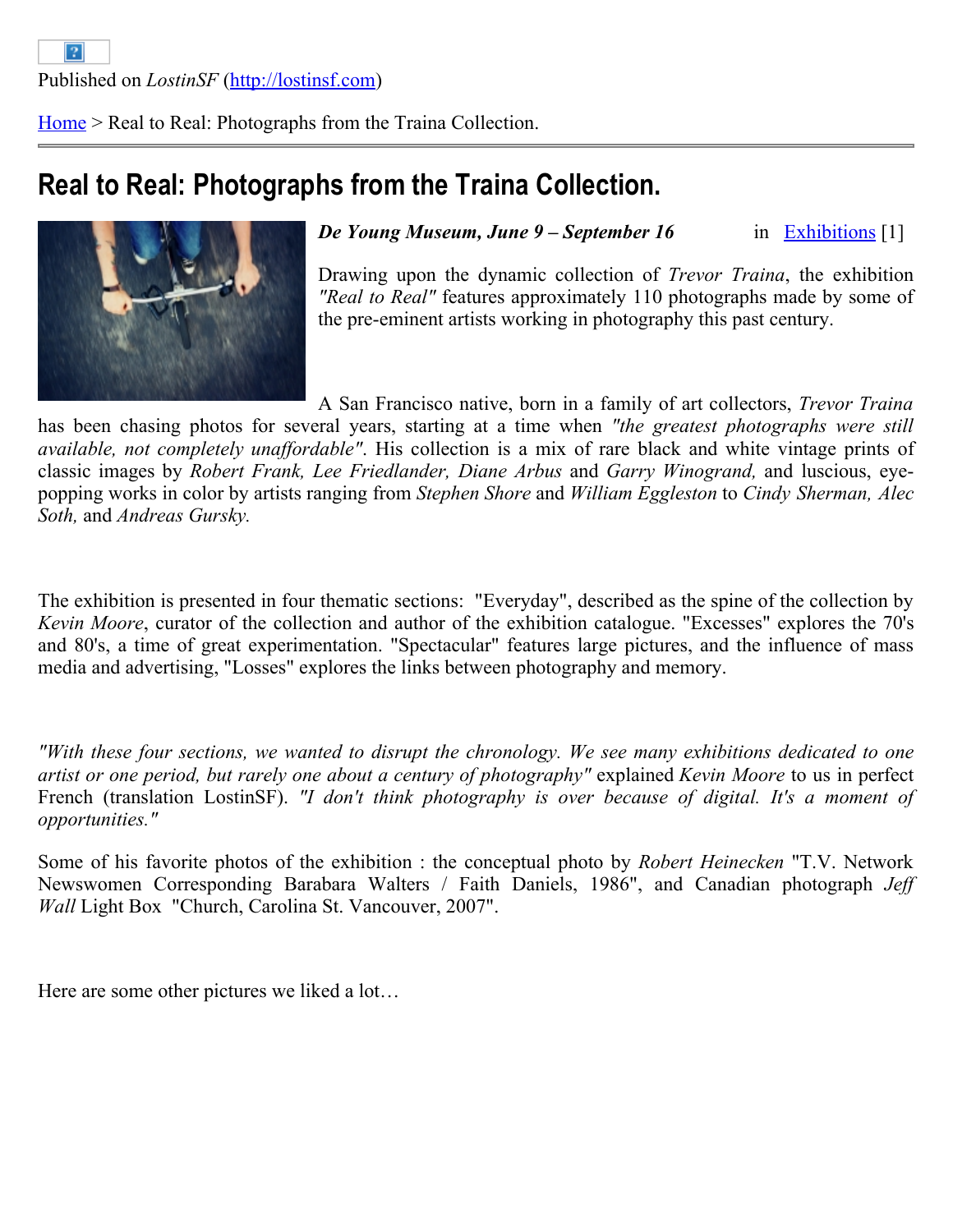

Lee Friedlander. New York City, 1966. Gelatin silver print. 7 3/8 x 11 in. (18.7 x 27.9 cm) © Lee Friedlander, courtesy of Fraenkel Gallery, San Francisco



Alec Soth. Cemetery, Fountain City, Wisconsin, 2002. Chromogenic print. 32 x 40 in. (81.3 x 124.5 cm). ©Alec Soth, courtesy of the artist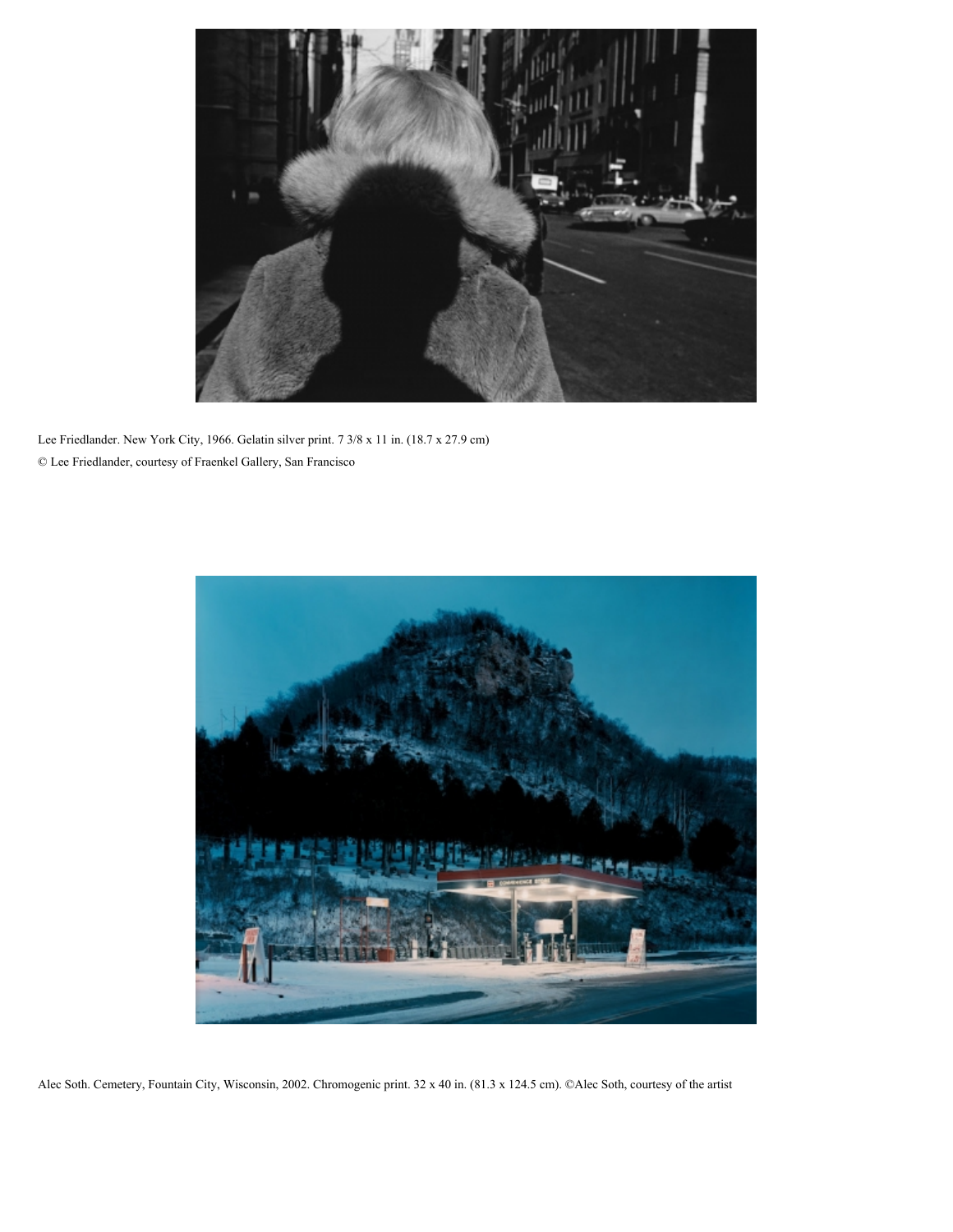

Hiroshi Sugimoto, Elizabeth II, 1999. Gelatin silver print. 58 3/4 x 47 in. (149.2 x 119.4 cm)

© Hiroshi Sugimoto, courtesy of Fraenkel Gallery, San Francisco, and Pace Gallery, New York

## *Real to Real: Photographs from the Traina Collection.*

*June 9 - September 16* 

*de Young Museum, Golden Gate Park, 50 Hagiwara Tea Garden Drive, San Francisco,*

*Tuesady - Sunday : 9:30 am–5:15 pm, Friday until 8:45pm. Monday closed.*

*Admission: \$10 adults; \$7 seniors; \$6 youths 13–17 and students with college I.D. , Members and children < 12 free.*